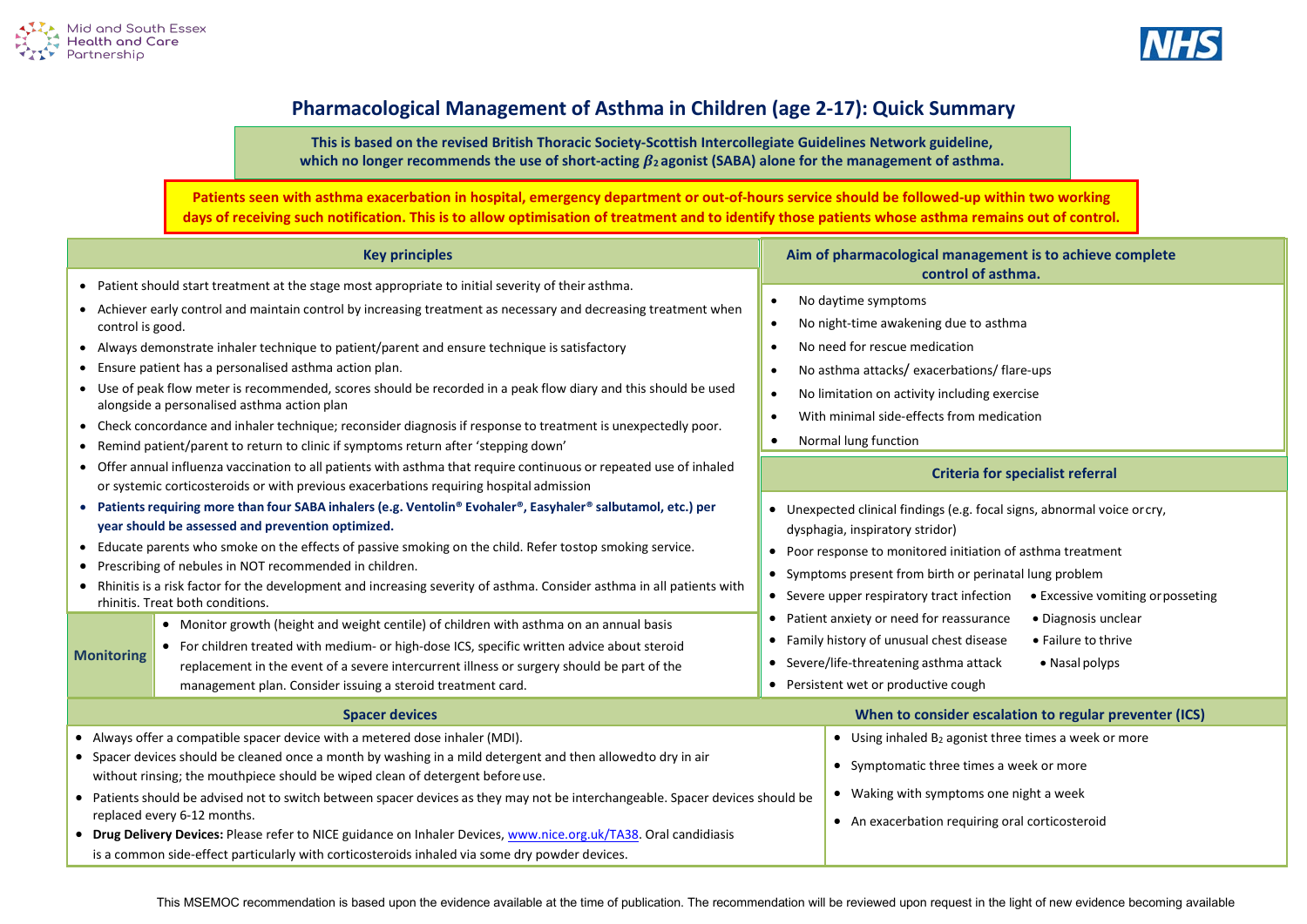## **Pharmacological Management**





**Specialist Therapies**

Refer patient for specialist care

**Step 1 Regular preventer** - Low dose ICS **SOPROBEC 100mcg/dose MDI** (beclometasone) 2 puffs BD **EASYHALER Budesonide 100mcg/dose DPI** 2 puffs BD **Step 2 Initial add-on therapy** – add inhaled LABA to low dose ICS (fixed dose or MART) **Symbicort Turbohaler DPI 200/6** (budesonide/formoterol) 1 puff BD **Symbicort MDI 100/3** 2 inhalations BD **MART Symbicort Turbohaler DPI 200/6** (budesonide/formoterol) 1 puff BD,1 puff PRN max 8 puffs per day **Symbicort MDI 100/3** 2 inhalations BD, 2 inhalations PRN max 16 inhalations per day *If control remains poor, consider* **TTT** *before stepping up* **Step 3 Additional controller therapies** – consider increasing ICS to medium dose or add LTRA to **step 2** No response to LABA, consider stopping and only recommend medium dose ICS or plus LTRA Montelukast 5mg each evening **SOPROBEC 200mcg/dose MDI** (beclometasone) 2 puffs BD **EASYHALER Budesonide 200mcg/dose DPI** 2 puffs BD **OR**  Add montelukast 5mg each evening to either above **Step 4 Specialist Therapies** Refer patient for specialist care